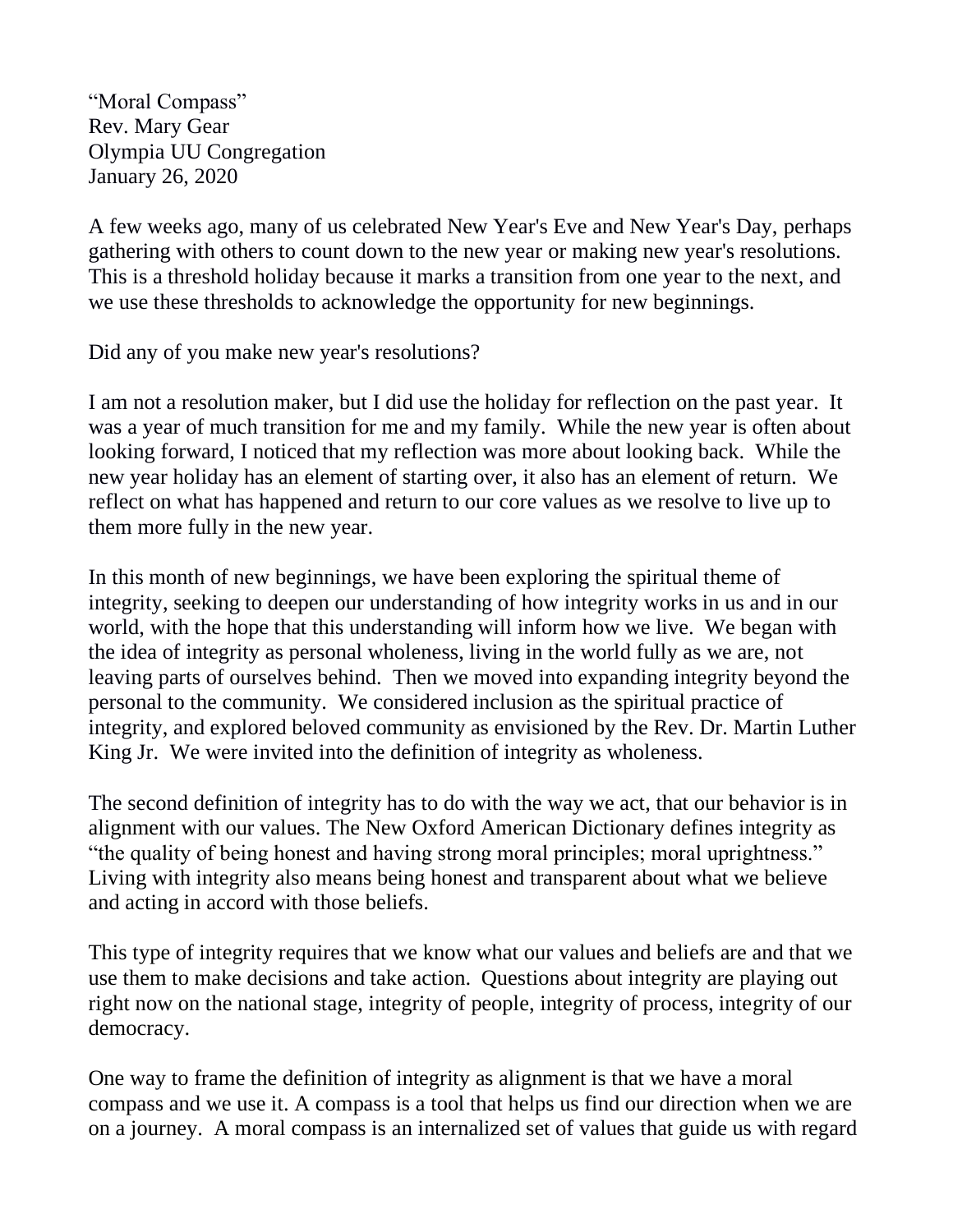to ethical behavior and decision-making. A moral compass helps us find our direction on the journey of life.

Family therapist Bryan Zitzman identifies five reasons to have a strong moral compass. The first is that having a moral compass grounds our identity, who we are. Zitzman writes:

If you don't know what you stand for and what your ethics and beliefs are, then it's very difficult to make any moral choices at all, much less good ones. By establishing and following a set of moral values, you provide both yourself and those around you with a sense of consistency.

I would call this spiritual grounding, when our core values and beliefs are the foundation for our actions. When I speak about spiritually grounded justice work, I mean working for justice based on our core values. What I know from my own experience and the experiences of others is that if our justice work is to be sustainable, it has to be grounded in our core values. It is those values that we return to when the work is hard and when we are tired. Without those core values to remind us of the "why", we burnout and have no energy for the "what." A moral compass is a touchstone we return to when we need it for the long haul.

Finding our moral compass means knowing what our core values are. Theologian Richard Rohr said, "When you get your, 'Who am I?' question right, all of your, 'What should I do?' questions tend to take care of themselves."

One way to learn our core values is to work backward toward them from how we act. How do we spend our time, money, and other resources? Where do we turn our attention? What do we choose when we have to choose? Each of these actions can tell us what our core values are.

Of course, it is possible to say we hold values which are not reflected in our actions. This is not integrity because it's not honest, it's not walking our talk. An honest examination of our actions can tell us our values, at least the ones we are acting on now.

Perhaps one of the best ways to identify our values is to notice what makes us mad, what we get upset about, what we experience that motivates us to do something. When I was in seminary, I was challenged to explore my own core values in a different way than I ever had, in part because being a minster involves accompanying others on their own journey of exploration. While I had always been an animal lover and especially fond of cats, it was while in seminary that I fully embraced my identity as a cat lady. What that looked like was Salem neighborhood walks with kibble and treats in my pockets to share with the cats I met. Regulars that I visited, and strays that I sometimes brought home. I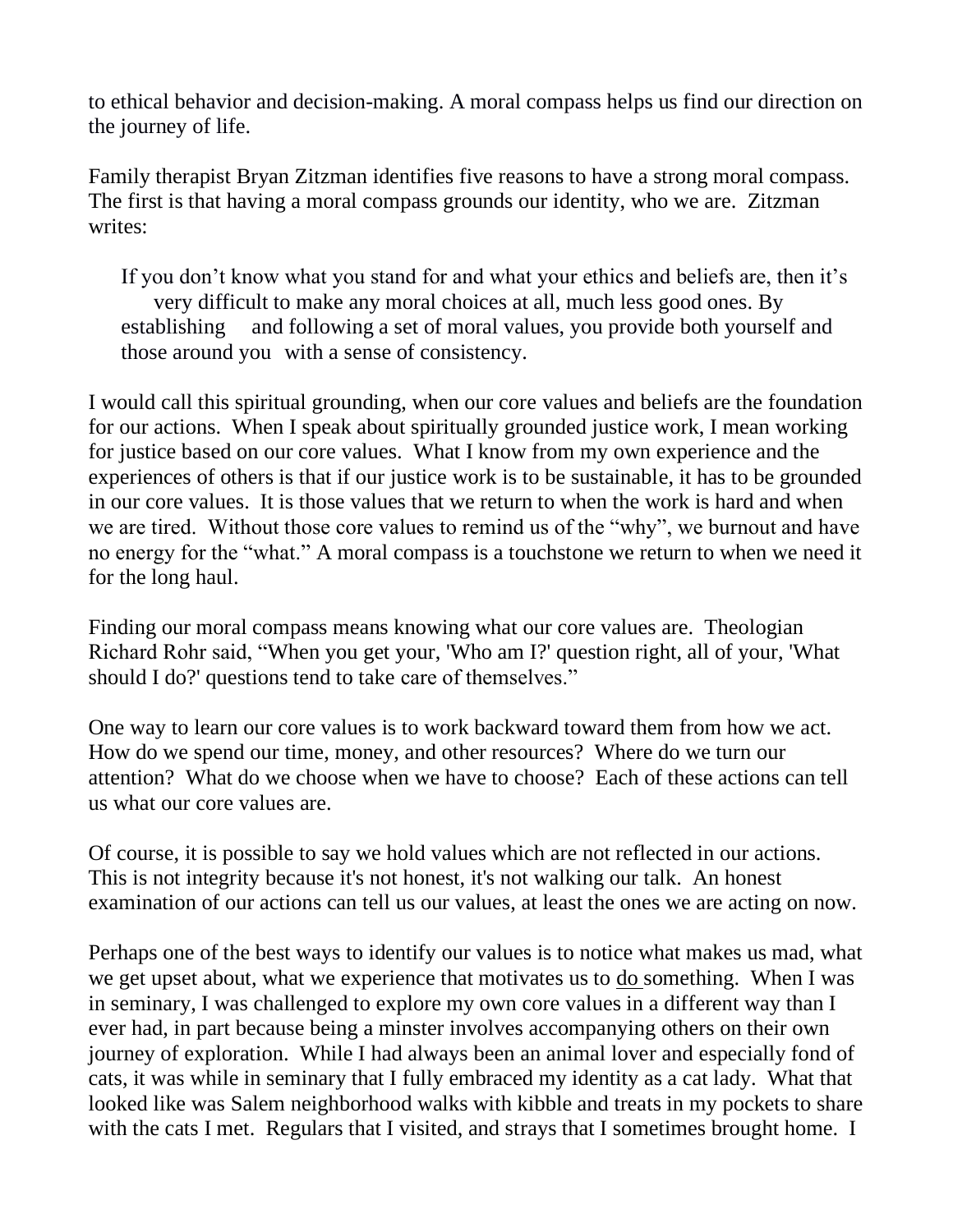became very familiar with the shelters in a 50-mile radius and local vets and emergency clinics. A blanket-covered heating pad in our garage was often a hospital or hospice for a cat.

This behavior didn't always sit well with my neighbors, let alone my very understanding husband, or the two cats who live in our home. There are many stories to tell; John might even tell you some. The gist is that the welfare of cats who I perceived as suffering prompted me to action. Animal cruelty and neglect makes me mad. Animal welfare is important to me; it is one of my core values. It informs my charitable giving, my volunteer activities, and my eating habits. It is one of the reasons that I eat an always vegetarian, mostly vegan diet.

Knowing our moral compass requires reflection and contemplation; thinking and observing, listening to our heart and spirit. This is where spiritual practice is important, whether it is sitting in meditation or walking in nature or writing in a journal or something else. Our values guide us toward what we ought to do in a given situation, not necessarily what we want to do in the moment or what others want us to do. No matter how we get to our core values, when we live in accordance with them, we are in alignment, authentic, living with integrity.

Do you know what your core values are?

Once we know our core values, activating or using our moral compass is the next step. When we don't, we may not act in alignment with our own values. Each time we don't act in alignment, we feel out of sync, we lose trust in ourselves, and over time, we lose ourselves. We become disconnected from our inner core.

Sometimes it is easy and clear to use our moral compass. And, sometimes it's challenging, like the circumstances in our story today. There are many reasons for the challenge: we may fear losing an opportunity, as in our story. We may suffer difficult short-term consequences, like going against our peers or friends, losing their friendship and support. Or going against our boss or a client, losing the source of our livelihood. We may disagree with our families and others we are close to. We may feel isolated and alone. It may require sacrifice on our part, like the people who have placed water in the desert for asylum seekers and who are being criminally prosecuted by the government. Sometimes living our core values can even mean risking our lives.

This is where the spiritual grounding is so important. When we return to the "why" of our actions, the values that are at our core, it allows us to be connected to what we hold most dear, and that can sustain us.

Developing our moral compass is a process of inner and outer (hand gesture), reflecting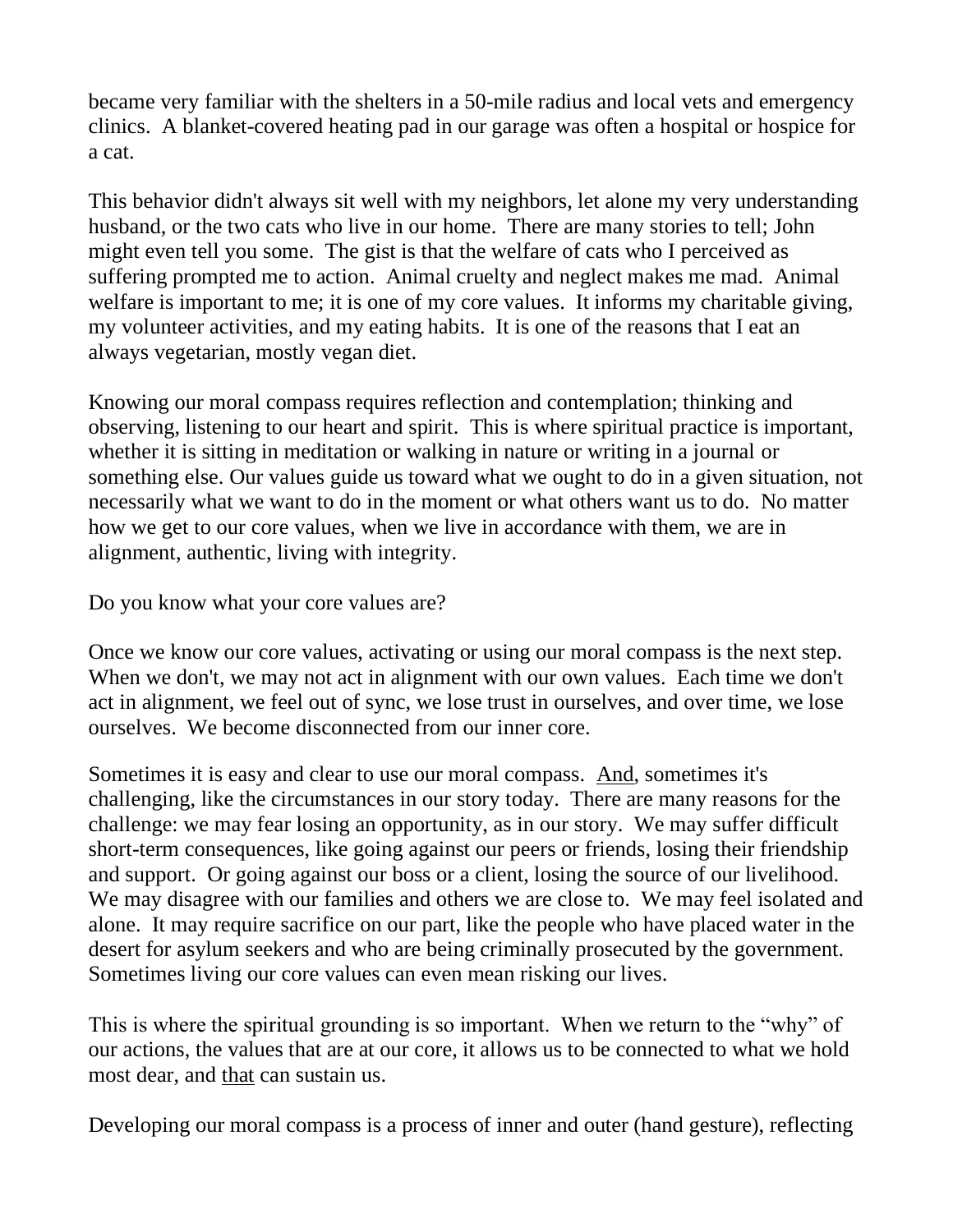on our values, acting in the world, reflecting on the actions to further inform our core values, reinforcing them, tweaking them, changing them. Inner and outer, both.

I believe that, at its best, a faith community helps us find and use our moral compass. It is on the journey of religious education that we identify our core values, no matter what age we are. It is the journey of working for justice that we put our values into action. It is the experience of being in community that helps us practice our values and learn to listen to and respect the values of others.

And, it is in a faith community that we have help remembering who we are and what we stand for. As Howard Thurman said in today's reading, we forget. The dust and grit of the journey creeps into our lives and we forget the values that we commit to, the moments of our high resolve. And, we forget that we forgot! It is in a faith community that we can remember most especially that we are not alone. It is also in community that we have support for our spiritual practices, such worship, Covenant Groups or other small group discussion. A supportive faith community helps us return to our core values again and again, helps us remember as many times as needed.

As we end of time exploring this theme of integrity, I invite you into a time of ritual and meditation. Feel free to settle into your seat, pay attention to your breathing. Breathe in. Breathe out. If you are comfortable, soften your gaze or close your eyes.

Let us return to the home of our body, mind and spirit. As we journey together, inward and outward, I offer you this blessing that we may go forth in integrity.

(Meditation: "Body Blessing" by Lisa Bovee-Kemper)

*[If it feels natural, touch your hand or hands to your own forehead]* May you be blessed with wisdom, knowledge and understanding. May your intellect take you far on your journey. You have been blessed with reason and free will, it is your call every day to use these gifts.

*[Touch your hand to your throat]* May you be blessed with voice. May you learn the complex nature of truth-telling. The ability to speak the truth in love is something that requires honesty, empathy and care. You are challenged every day to seek the joy that comes with sharing your truth compassionately, as well as listening to others.

*[Touch your hand to your heart]* May your heart be full and blessed with love. May you know the agony of heartbreak, as it is intertwined with the elation of true love. Your heart is a strong and resilient organ, one that will be with you until the end of your time on earth. May you heed the wisdom of your heart and always trust the truth it tells.